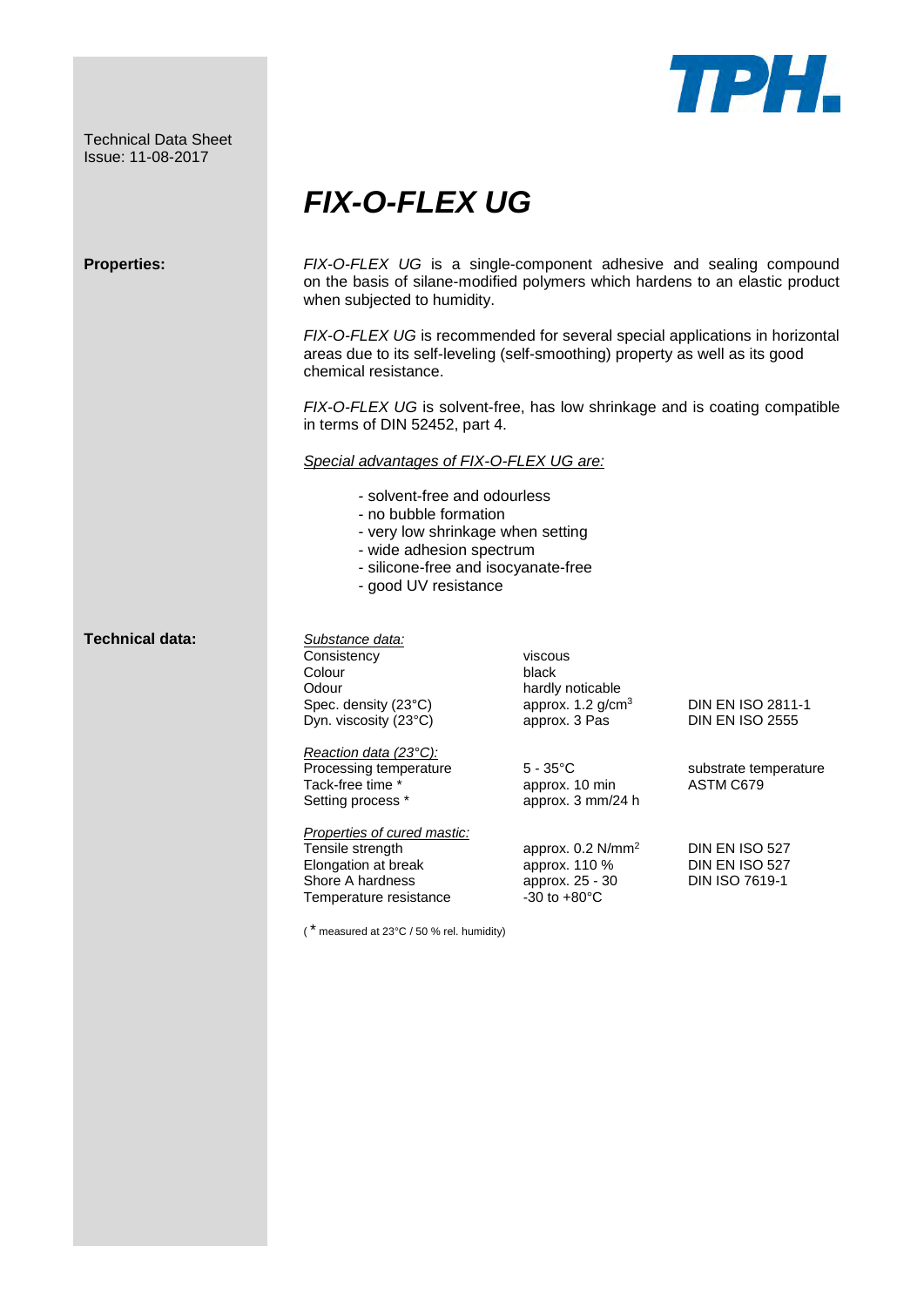

## Chemical resistance DIN EN ISO 175 Classification:

resistant (non or little effect)

- +/- limited resistant (moderate effect)
	- not resistant (serious effect)

| <b>Chemical compound</b> | <b>Classification</b> | <b>Remarks</b>                        |  |
|--------------------------|-----------------------|---------------------------------------|--|
| Petrol                   | $+/-$                 | Test period: 28 d, resistant for 72 h |  |
| Diesel fuel              | $+/-$                 | Test period: 28 d, resistant for 72 h |  |
| Mineral oil 15W40        |                       | Test period: 28 days                  |  |
| Hydraulic oil            | $+/-$                 | Test period: 28 d, resistant for 72 h |  |
| Road salt                |                       | Test period: 28 days                  |  |
| (saturated solution)     |                       |                                       |  |
| Municipal wastewater     |                       | Test period: 28 days                  |  |
| (sulfuric acid pH 1)     |                       |                                       |  |

**Processing:** The surfaces shall be firm, sustainable, clean, dry and free of separating substances (fats, oils, etc.). The surfaces shall not contain substances containing tar, as otherwise the adhesion is reduced. The application on fresh bitumen is not recommended for the same reasons. On old bitumen an adhesion can be reached of maximum  $0.45$  N/mm<sup>2</sup>, as long as the surface is free of grease.

> For cleaning of surfaces we recommend using of *FIX-O-FLEX HAFTGRUND*. For high sucking groundings like weathered concrete, gypsum, aerated concrete etc. the use of *FIX-O-FLEX PRIMER* is recommended.

> The adhesion on hard-to-bond plastics such as PE or PP (polyolefine) should be tested before beginning. When applying on coated surfaces a preliminary test of compatibility is necessary.

Opened containers should be used up as soon as possible.

The full hardening time depends on the humidity and temperature. By increasing the temperature and humidity the full hardening time can be reduced.

Tack-free time and setting time can be reduced by adding max. 2 % of *FIX-O-FLEX BOOSTERPASTE* (see table below).

*Pot-life depending on amount of BOOSTER and temperature:*

| 30 °C | 68 min            | $34 \text{ min}$ | $16 \text{ min}$ | $14 \text{ min}$ | $13 \text{ min}$ |
|-------|-------------------|------------------|------------------|------------------|------------------|
| 20 °C | 73 min            | 38 min           | 22 min           | $19 \text{ min}$ | $16 \text{ min}$ |
| 10 °C | $90$ min          | 47 min           | 28 min           | $24 \text{ min}$ | 22 min           |
| 5 °C  | $116 \text{ min}$ | $71$ min         | 35 min           | 28 min           | 26 min           |
|       | 0.25%             | 0.5%             | 1.0%             | 1.5%             | 2.0%             |

(pot-life measured at 50 % rel. humidity)

**Safety information:** *FIX-O-FLEX UG* is not classified as hazardous according to Regulation (EC) 1272/2008 (CLP). Even in the case of not classified products, the standard precautionary

measures applicable for chemical products should be observed.

It is therefore necessary, before beginning processing, to become familiar with the precautions and safety advice as indicated in the material safety data sheet.